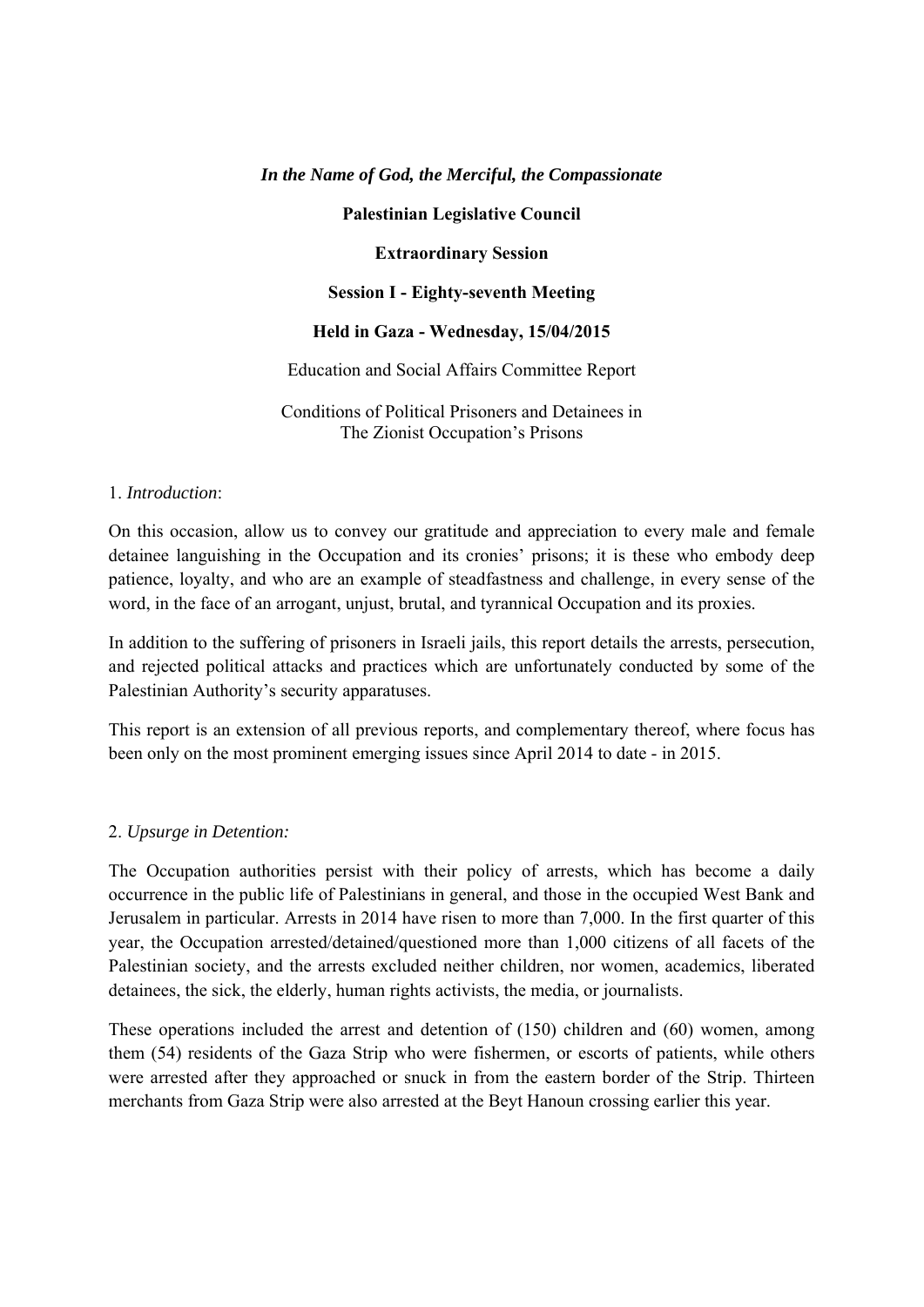Through a comparison of detainees' numbers between the first quarter of this year, 2015, with statistics of arrests made in 2014, it represents only 10%. The reason for this decline in arrests compared to last year is the relentless acceleration in arrests after the disappearance incident of the three settlers in Hebron.

The Israeli Occupation also rearrested (74) of those liberated in the deal brokered by Egypt. Only (8) of those have been released, while (66) remain in detention. The Israeli Occupation has reinstated past rulings against (35) of them, the latest of which was the reinstatement of Life Imprisonment on (Ibrahim al-Masri, Ramallah) which is in contradiction to the deal.

In January 2015, the Israeli Occupation arrested (244) citizens, including (58) children, (3) liberated detainees, and two women from different governorates in the West Bank and the Gaza Strip. Whereas during February it arrested (178) citizens, including (35) children, (3) liberated detainees and one woman.

In March 2015, the Israeli Occupation arrested (21) Palestinians in the West Bank and Jerusalem, and its courts issued a ruling against Imad al-Fahl (26) on the charge of attempting to kidnap settlers.

In short: The Occupation forces ransack the cities and villages of the West Bank day and night through raids, attacks, and arrests on a daily basis. It is as if the Palestinian Authority neither exists nor can protect its citizens. The starkest contradiction yet is the complicity of its security apparatus with those in Israel!

# 3. *Prisoner Statistics*:

The number of prisoners has been on the increase till the drafting of this report as there are nearly (6500) Palestinian and Arab prisoners from all walks of life being held in (23) prisons and detention centers.

Among these prisoners are (600) from Jerusalem and the occupied territories of 1948, (5400) prisoners from the West Bank, (390) prisoners from the Gaza Strip, and (40) prisoners from Arab countries.

As for the legal status of prisoners, there are (3600) 'convicted' prisoners, (2450) detainees, and 500 Administrative detainees, including (300) children under 18. Twenty-two women are also held captive, (9) of whom have been 'convicted'.

4. *Abduction of Representatives (MPs)*: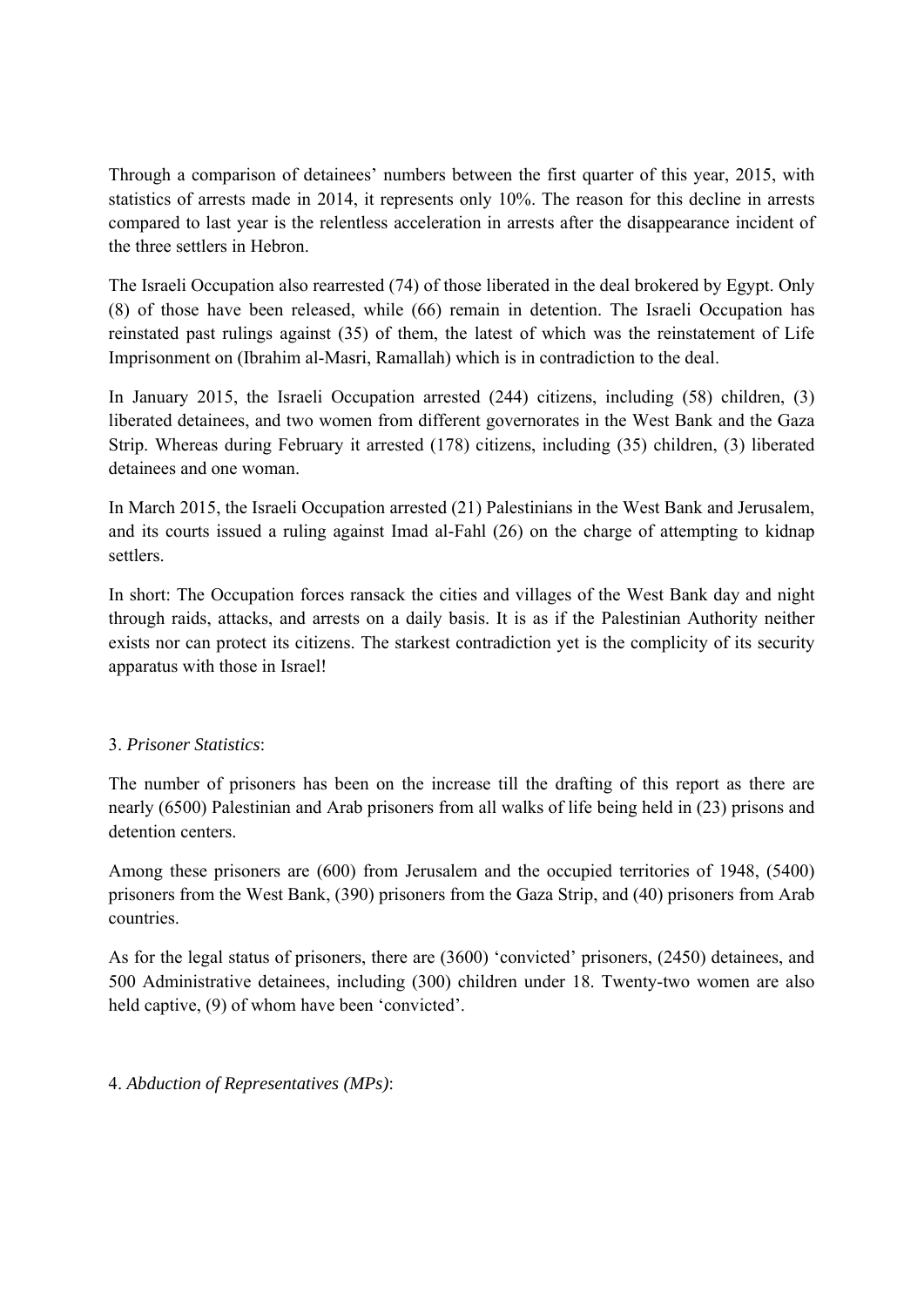The second half of last year witnessed an unprecedented campaign against members of the Palestinian Legislative Council, where (28) members were abducted, and a number of them thereafter released after having served different periods of Administrative detention. The Israeli Occupation has postponed the trial of (President of the Legislative Council, Dr. Aziz Dweik) for the thirteenth consecutive time. Elderly MP (Ahmed al-Haj Ali, 72) is at large and still being pursued by Israel, whose forces have raided his home more than once to arrest him. Israel has threatened to assassinate him once found.

During April 2015, Occupation authorities have released three MPs from Hebron: Dr. Hatem Kufaisheh, Bassem al-Za'areer, and Nizar Ramadan.

Israel is still detaining (14) MPs, including (11) from the Change and Reform Bloc, as well as leading MP of the Fatah Movement (Marwan Barghouti) who has been detained since April 2002 and who was sentenced to life imprisonment. Leading MP of the Popular Front (Ahmed Sa'adat) is also in detention and has been sentenced to (30) years, and the recent kidnapping and detention of MP Khalida Jarrar who has been sentenced to (4) months of Administrative detention.

# 5. *Martyrs of the Movement in Captivity*:

During the report period, the list of martyrs of the national movement in captivity reached (206) since 1967. Detainee (Raed Abdul Salam Abdul Ghaffar al-Ja'abari, 35) of al-Ras in Hebron died in (Eshel Prison) after his health deteriorated, where autopsy at the Forensic Medicine Institute in Abu Dees documented a severe blow to his head, causing a concussion in the brain cells and severe bleeding which led to his death. Captive (Jihad Abdul Rahman al-Taweel, 47) of Ras al-Amud in Silwan, Jerusalem, died of his injuries after he was attacked while in prison (Beer Sheva).

## 6. *Medical Negligence*:

The number of sick prisoners in the Occupation prisons rose during the reporting period to (1200) patients with conditions requiring medical intervention, including (130) conditions of chronic diseases such as cancer, diabetes, and total or partial disability - in need of extensive medical care. Yet the Occupation continues with its methodical policy of medical neglect towards the prisoners so that disease would penetrate their bodies and the hope in healing would be futile.

- The latest example: Young liberated detainee (Jaafar Ibrahim Awad, 22, Beyt Amir, Hebron, Islamic Jihad), who died a few days ago, and who was in good health when detained, but caught many diseases while in prison after being injected with an unknown substance – claimed to be a wrongly administered Insulin shot, in "Eshel, Beersheba" prison. Severe complications due to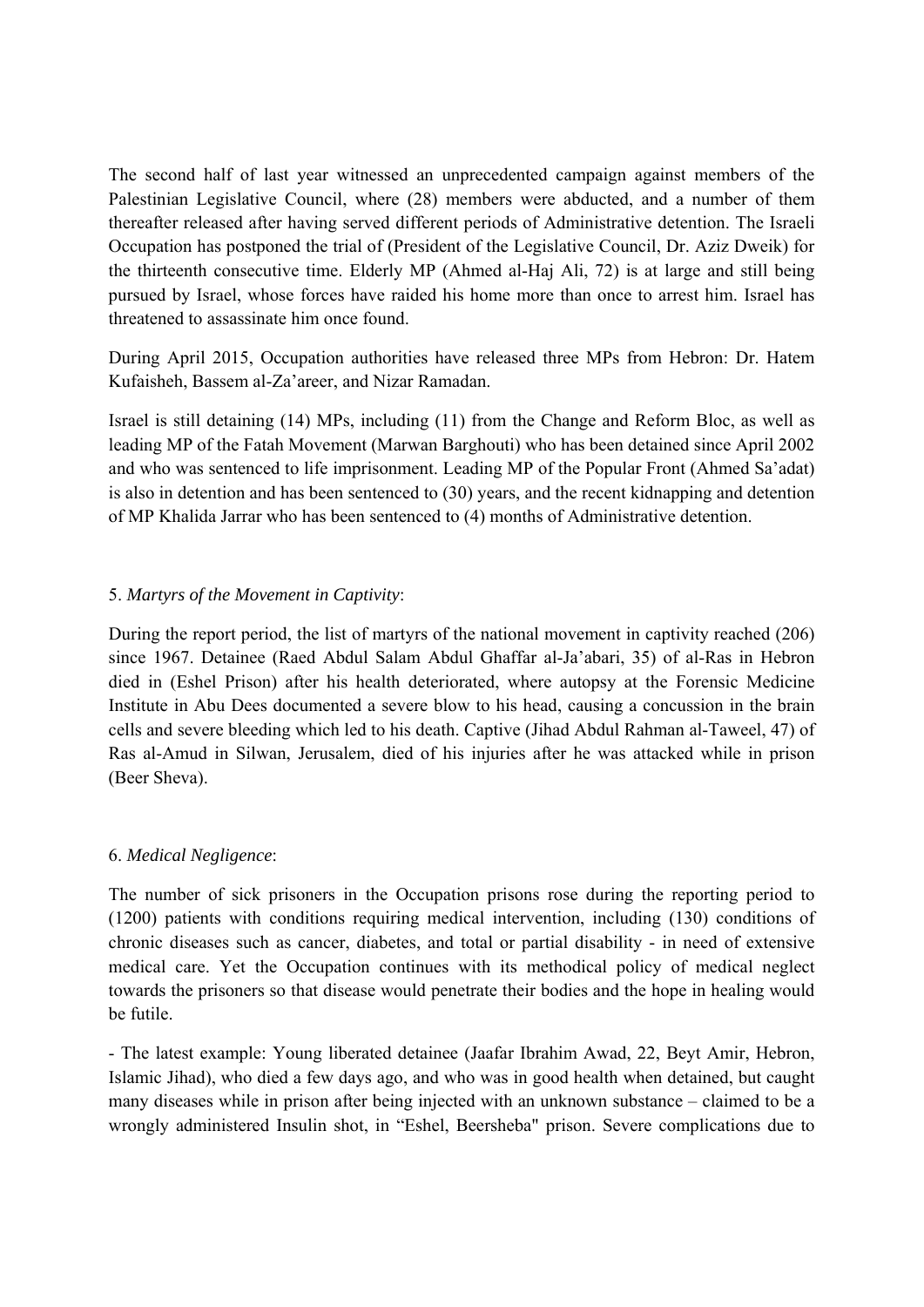medical negligence ensued, and his condition deteriorated rapidly during eight months of bitter suffering.

- Well aware of his inevitable fate, and in an attempt to evade responsibility, the Israeli Occupation decided to release him in late 2014 under the pretense of satisfactory period of imprisonment, and fined him a hefty 40,000 shekels. He exited only to spend 3 months of hospitalization in Hebron and Jerusalem until he succumbed to death on Friday 04/10/2015. During his funeral procession from Beyt Amir grand mosque, Occupation forces clashed with mourners and shot dead his cousin (Ziad Omar Mosleh Awad, 29.)

## 7. *Administrative Detention*:

In a clear escalation in its policy of administrative detention, Occupation forces issued (251) administrative orders during the first quarter of this year, including (42) first instance administrative orders, while the rest were renewal of detention. The Administrative orders ranged between 2-6 months.

The Occupation had issued (1046) orders last year, and the number of Administrative detainees rose in recent months to reach more than (500) - the highest since 2008.

Among the prisoners who had their sentences renewed: MP in the Palestinian Legislative Council (Azzam No'man Salhab) of Hebron for (4) months for the second time, MP (Bassem Za'arir) for a period of (4) months for the second time, MP (Hatem Rabah Kufaisheh, Hebron), MP (Nayef Rajoub, Hebron), and MP (Mohammed Abu Eid, Hebron), all for another (4) months.

# 8. *Solitary Confinement*:

The Israeli Occupation has once again reverted to its policy of solitary confinement of prisoners, at an escalating pace, after it was frozen due to al-Karamah Strike. This is in violation of the Agreement by the prison authority and (30) detainees are currently held in such confinement.

The harsh isolation has led (Nahaar al-Sa'adi) to undergo a 28-day hunger strike where he was joined for 8 days by 100 prisoners of al-Jihad Movement. The strike ended with an agreement that provides better terms of confinement for (al-Saadi) and transferring him from the Criminal Confinement of al-Ramlah to that of Raymoun prison, and the gradual phasal removal of (12) other prisoners from such confinement.

The latest cases of solitary confinement were carried out by (Raymoun) prison authorities against (4) prisoners in the aftermath of the violent events following the stabbing of a security officer at the prison by detainee (Abu Hamza Soaween).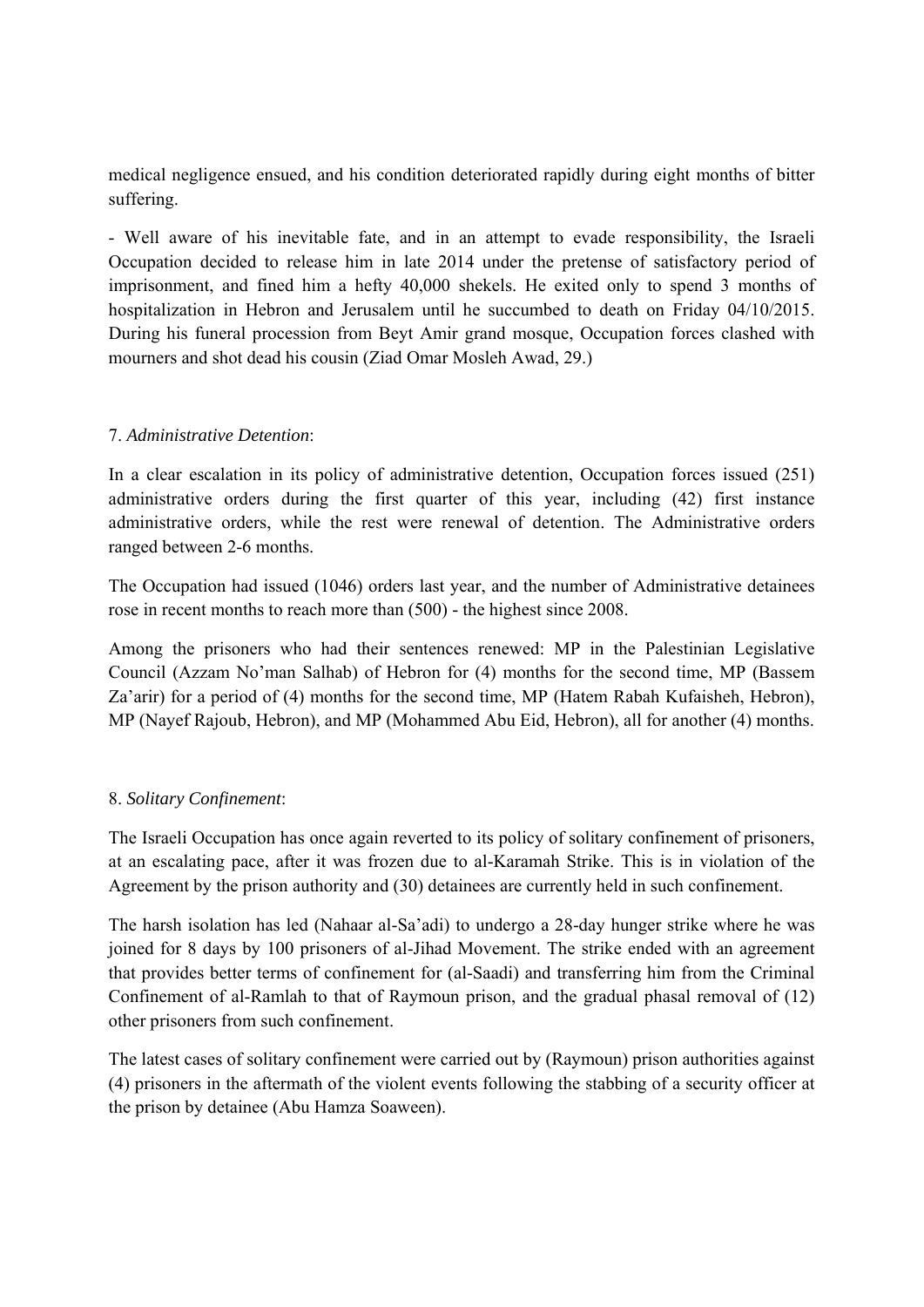### 9. *Persecution of Prisoners*:

Storming operations and maltreatment of prisoners numbered (65). The prisons that underwent this the most were (Negev and Raymoun). Raiding troops included Special Forces armed to the teeth with machineguns, poison gas, and wild police dogs. They destroyed the personal effects of the prisoners, confiscated all electrical appliances, isolated some wards, banned visitation and mingling with other inmates for unlimited periods, imposed monetary fines on prisoners, denied them canteen rights, and installed sophisticated signal-jamming equipment in some wards.

Storming operations have always been coupled with other provocative measures against prisoners such as verbal abuse, deliberate sabotage, and losses of prisoner items in the thousands of Shekels.

This is in addition to the introduction of new laws and punitive measures such as force-feeding of prisoners on hunger strike, and a bill to prevent the Head of State from pardoning Palestinian prisoners or commuting their sentences.

February was a month of fierce attacks on the prisoners, and witnessed a surge in storming operations, numbering (25), and abuse of prisoners. Special Forces also attacked prisoners in Raymoun prison and transferred a number of prisoner leaders, and isolated others. Three prisoners from Jerusalem were injured and (4) received severe beatings.

## 10. *Female Prisoners*:

Twenty-two female prisoners are in Israeli prisons, among whom are (9) held on different charges, while the rest are detainees. The Occupation forces had arrested young girl (Malaak al-Khateeb, 14) while leaving school and she was released after spending 2 months in Hesharon Prison.

In recent times, the conditions of female prisoners have deteriorated severely due to harsh prison terms, particularly in winter, and maltreatment on all levels

## 11. *Prisoner Strikes*:

Contrary to the events of 2014 where Administrative detainees underwent the longest mass hunger strike in history, which continued for (63) days, no mass strikes of detainees have been recorded in the reporting period, notwithstanding individual strikes conducted by a number of individual detainees for the improvement of their living conditions and meeting their just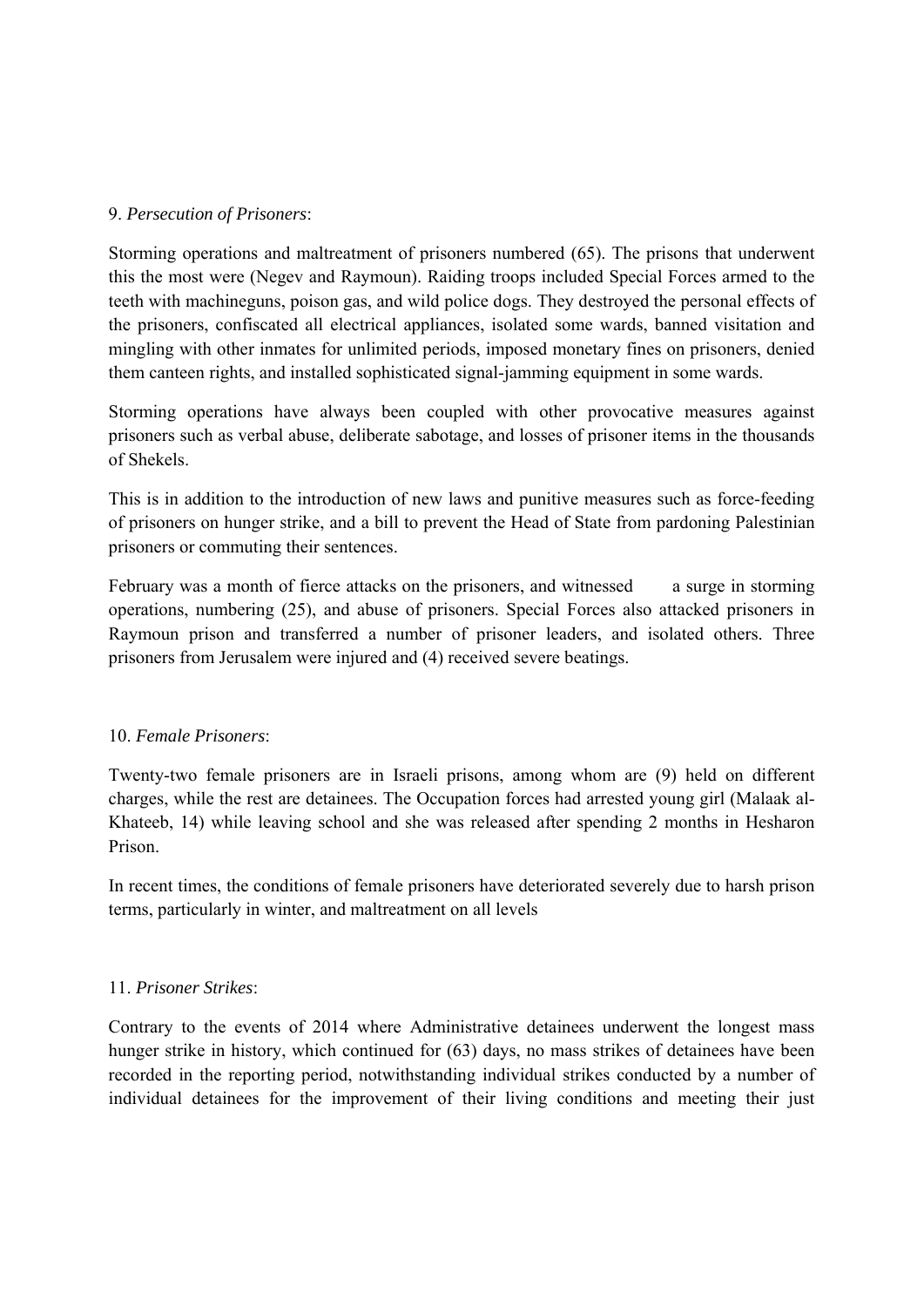demands. We highlight here the case of detainee (Khader Adnan) who began a hunger strike to protest against extending his period of Administrative detention.

## 12. *Trial of Children*:

The Zionist Occupation authorities are still detaining nearly (300) minor prisoners (under eighteen years of age), including three minor females.

The Occupation has arrested thousands of Palestinian children, and continues to arrest them on a daily basis. These undergo torture, persecution, and abuse in dungeons, in flagrant violation of international law and the Geneva Convention.

International laws and the Convention on the Rights of the Child adopted by the United Nations General Assembly in 1989, have granted children basic rights, and do not allow any infringement upon them under any circumstances; most notably among these rights is the non-deprival of child liberty or prejudice to their life in any way.

## 13. *Smuggled Sperm*:

Since 2012, in defiance of the Occupation and in continuance of the will to live, Palestinian prisoners inside Israeli jails continue to have children through smuggling their sperm. A number of sentenced prisoners, some of whom with life imprisonment, have succeeded in smuggling sperm beyond prison walls through secret means that ensure their safe and intact delivery to fertilization health centers. Thirty-five artificial insemination and successful fertilization cases have occurred within the report period.

## 14. *Political Detention*:

Political detention has become a prominent feature of a complex political scene in the occupied West Bank in spite of the existence of a national consensus government. Political arrests have increased exponentially in abhorrent contravention of the law and of the political and civil rights of Palestinian citizens.

During 2014, the Palestinian Authority's security apparatuses conducted raids against resistance supporters in the West Bank, arresting (1064) citizens on political charges. The most recent detainee is liberated prisoner (Hamaam Khadir Samreen) who was detained after being called in for an alleged job interview. The PA also conducted (307) beatings, raids on homes, and suppression of demonstrations. Hebron received the brunt of the attacks and witnessed arrests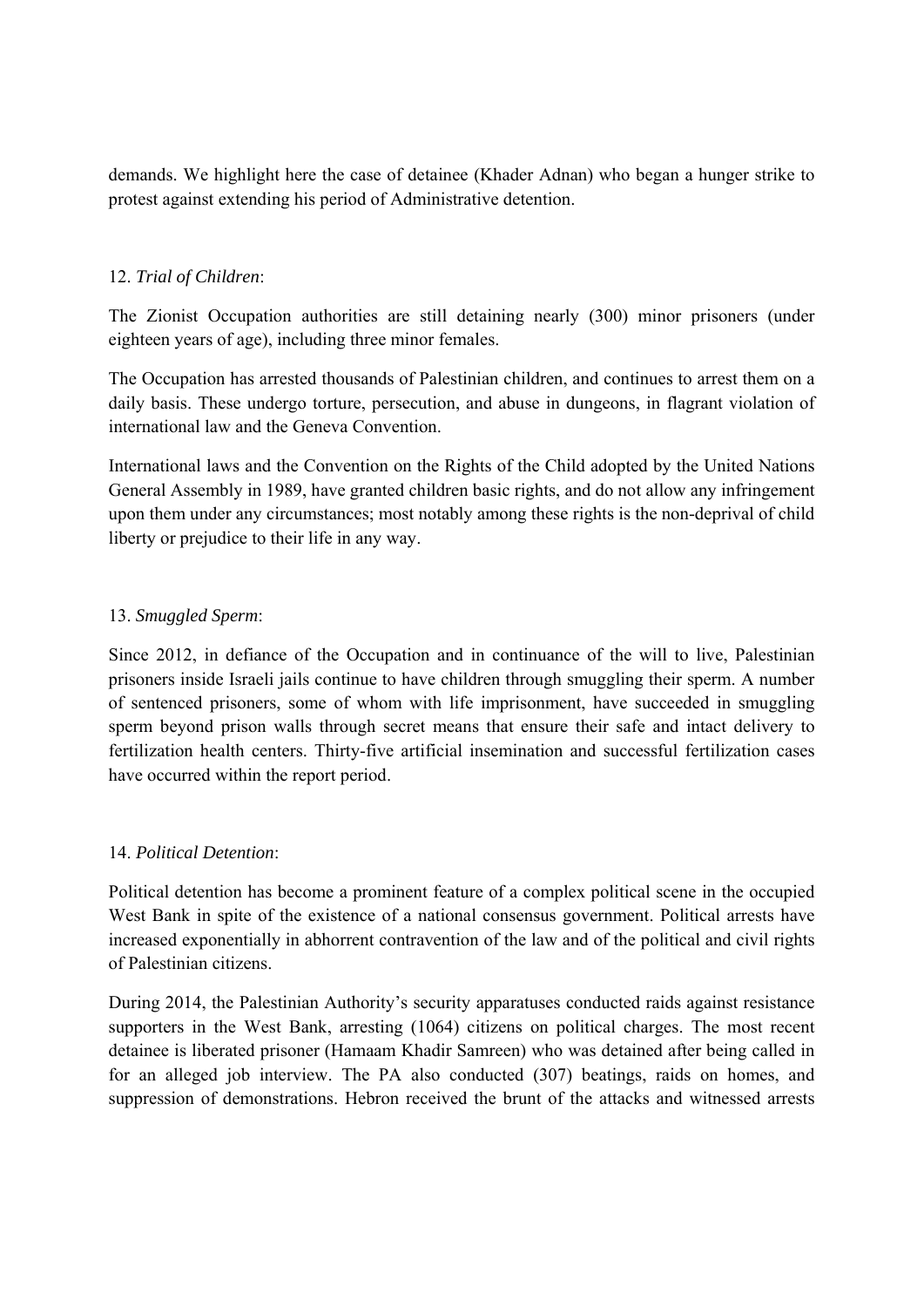and attacks on liberated detainees, as well as university students, journalists, Imams, and others. It also extended the arrest of (106) citizens.

The crackdown increased during the first quarter of 2015. For example in January, the PA's security arms arrested (65) resistance supporters from all West Bank governorates. It also summoned (43) citizens, including a female reporter and a wife of a prisoner held by Israel; it also extended the detention period of (12) others.

In February, the PA arrested  $(82)$  citizens, summoned  $(20)$  – including the sister of political detainee (Oudeh Breyjeh) – and extended the arrest of (14) others.

In March, the PA arrested (123) citizens, including (20) children, summoned (31) citizens, and extended the detention of (8) others. The most recent detainee is the son of MP (Mohammed Abu Gehisheh) after raiding his home and tampering with the scene.

# 15. *Recommendations*:

1. We call upon the leadership of the Palestinian Authority to take all measures that enable the filing of individual and class action suits on behalf of prisoners and their families against the Israeli government and its leaders before international courts, and to prosecute them for their crimes against prisoners, especially before the International Criminal Court which the PA has recently joined.

2. We call upon international bodies, particularly the United Nations Human Rights Council, to appoint an international commission to report on the conditions of Palestinian prisoners in Israeli jails so that it may witness, firsthand, the flagrant violations of international law, including the Geneva Convention.

3. We call upon the International Committee of the Red Cross to bear its duty of intervening for the protection of Palestinian prisoners against Zionist violations and ensuring the respect of the prisoners' human rights and dignity.

4. We call for the formation of a global coalition of human rights organizations tasked with launching a global campaign against the policy of administrative detention, solitary confinement, and medical negligence that is conducted against the prisoners by the Zionist Occupation, and to shed light on the suffering of child, female, and sick prisoners, particularly the disabled, and those with cancer.

5. We call upon the Egyptian government - as sponsor of the *Allegiance of the Free* deal – to actively intervene and to pressure the Occupation to release the detainees who were covered in that deal, whom the Occupation has rearrested afterwards.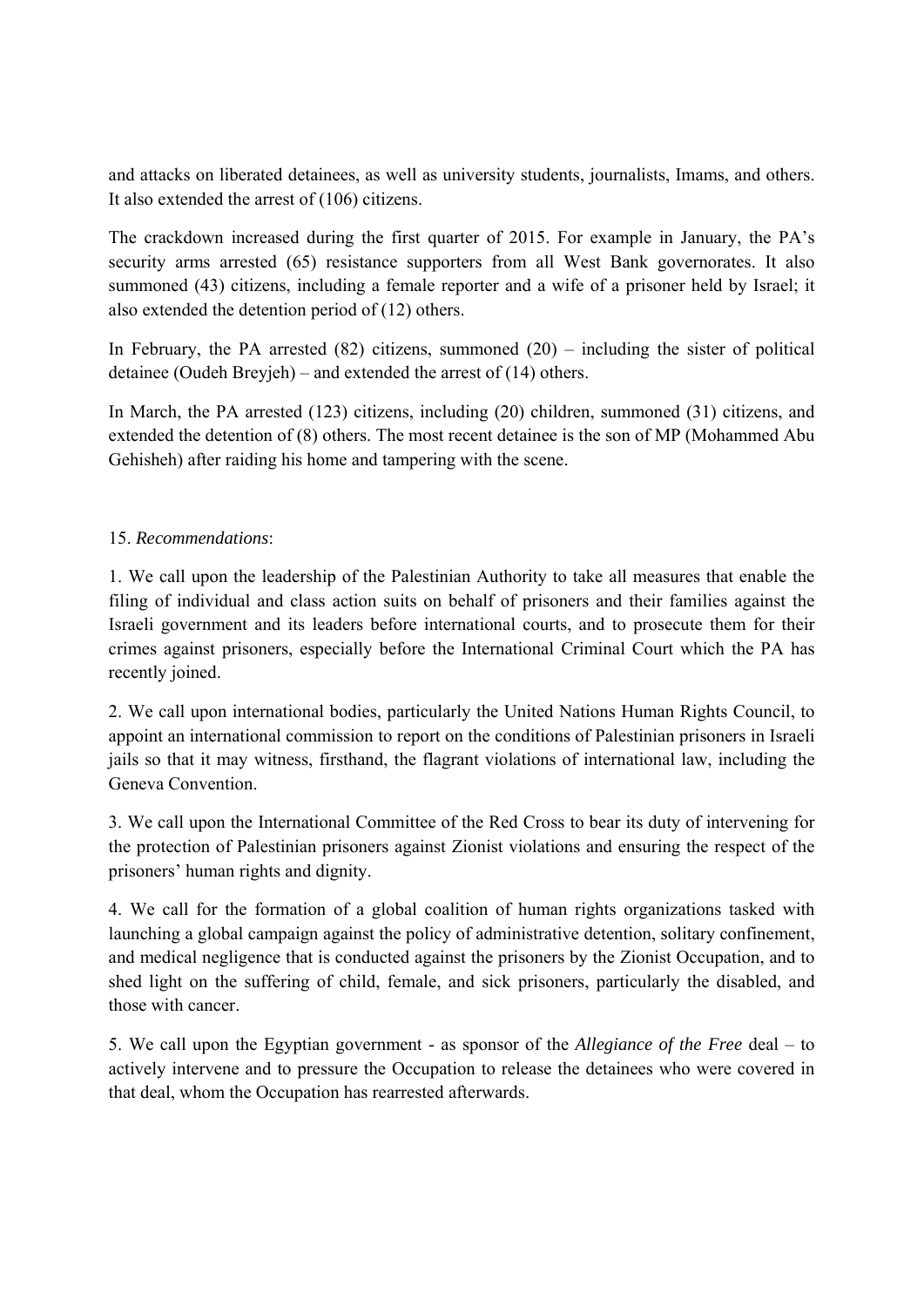6. We call upon all Parliaments of the world to hold a special session to discuss the tragic conditions of Palestinian prisoners in general, and the abducted MPs in particular, and the formation of Parliamentary committees for summoning the Israeli Occupation before international tribunals.

7. We call upon Arab and Muslim embassies to organize sit-ins in solidarity with the Palestinian prisoners, and the issuance of bulletins to explain their just cause, suffering, and the crimes of the Occupation against them, and to demand their release and the improvement of their living conditions.

8. We call upon the Parliaments of the world to assume their legal, moral, and humanitarian responsibilities in alleviating the suffering of their fellow Palestinian MPs who are being abducted, detained, insulted, and tried in sham political courts in Zionist Occupation jails.

9. We call upon the Arab League, the Organization of the Islamic Conference, the Arab and European Parliaments, and the International Council of Human Rights to convene a special session to discuss the issue of ordinary and MP Palestinian detainees held in Zionist Occupation's jails.

10. We call upon the leadership of the Palestinian Authority to abide by the law and cease the arrest and persecution of Palestinians on political grounds.

11. We call upon the Palestinian resistance factions to leave all options open and take all measures towards liberating prisoners from Zionist Occupation jails.

# 16. *In conclusion*:

Allow us to thank and convey gratitude to all who have stood up for our brave prisoners' cause through word or deed in support of thereof and in honor of their sacrifices and steadfastness.

In this vein, we offer our deepest gratitude and appreciation to the valiant factions of the Palestinian resistance, especially the al-Qassam Brigades, for their relentless pursuit and ongoing efforts towards freeing the detainees.

On this occasion too, we are grateful to the Qatari people and their Highness the Prince on their commencement of launching work on His Highness Sheikh Hamad Bin Khalifa Al-Thani City for Detainees and Liberated Prisoners.

We also appreciate the statement of the Algerian Parliament in support of our prisoners' cause; a matter that reflects the authenticity of the great Algerian people and their free MPs towards the Palestinian cause. We call upon all Arab and international Parliaments to follow the example of Algeria regarding the cause of prisoners and abducted MPs.